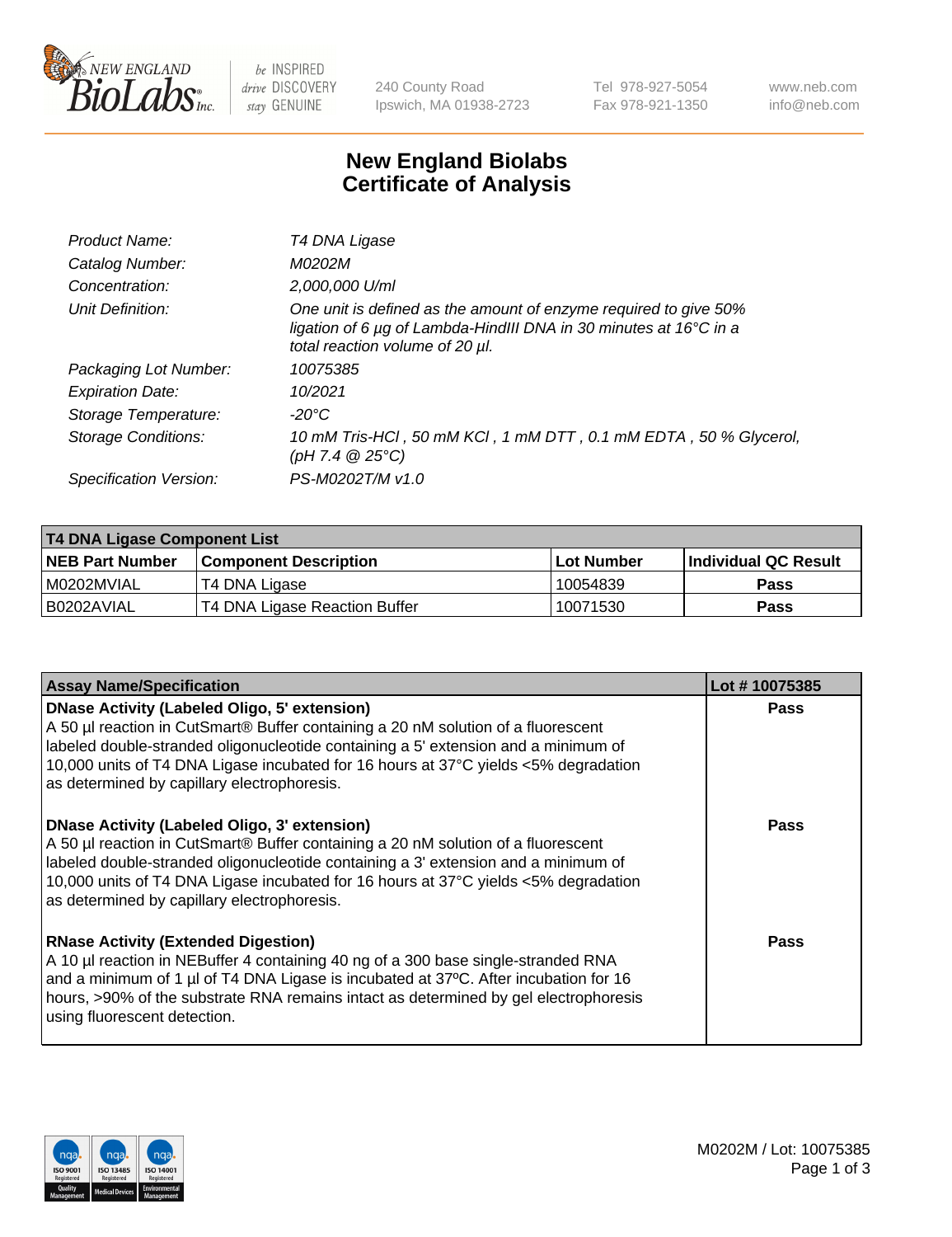

be INSPIRED drive DISCOVERY stay GENUINE

240 County Road Ipswich, MA 01938-2723 Tel 978-927-5054 Fax 978-921-1350 www.neb.com info@neb.com

| <b>Assay Name/Specification</b>                                                                                                                                                                                                                                                                                                                                                                                    | Lot #10075385 |
|--------------------------------------------------------------------------------------------------------------------------------------------------------------------------------------------------------------------------------------------------------------------------------------------------------------------------------------------------------------------------------------------------------------------|---------------|
| qPCR DNA Contamination (E. coli Genomic)<br>A minimum of 2000 units of T4 DNA Ligase is screened for the presence of E. coli<br>genomic DNA using SYBR® Green qPCR with primers specific for the E. coli 16S rRNA<br>locus. Results are quantified using a standard curve generated from purified E. coli<br>genomic DNA. The measured level of E. coli genomic DNA contamination is ≤ 1 E. coli<br>genome.        | Pass          |
| <b>Protein Purity Assay (SDS-PAGE)</b><br>T4 DNA Ligase is ≥ 95% pure as determined by SDS-PAGE analysis using Coomassie Blue<br>detection.                                                                                                                                                                                                                                                                        | <b>Pass</b>   |
| <b>Protein Concentration (A280)</b><br>The concentration of T4 DNA Ligase is 2 mg/ml +/- 10% as determined by UV absorption<br>at 280 nm. Protein concentration is determined by the Pace method using the<br>extinction coefficient of 57,675 and molecular weight of 55,292 daltons for T4 DNA<br>Ligase (Pace, C.N. et al. (1995) Protein Sci., 4, 2411-2423).                                                  | Pass          |
| <b>Non-Specific DNase Activity (16 Hour)</b><br>A 50 µl reaction in NEBuffer 1 containing 1 µg of CIP-treated Lambda-HindIII DNA and<br>a minimum of 2000 units of T4 DNA Ligase incubated for 16 hours at 37°C results in a<br>DNA pattern free of detectable nuclease degradation as determined by agarose gel<br>electrophoresis.                                                                               | Pass          |
| <b>Ligation and Recutting (Terminal Integrity, Digested DNA)</b><br>A 20 µl reaction in 1X T4 DNA Ligase Reaction Buffer containing 2 µg of Lambda<br>DNA-HindIII Digest and a minimum of 4000 units of T4 DNA Ligase incubated for 16<br>hours at 37°C results in >95% ligation of the DNA fragments as determined by agarose<br>gel electrophoresis. Of these ligated fragments, >95% can be recut with HindIII. | <b>Pass</b>   |
| <b>Exonuclease Activity (Radioactivity Release)</b><br>A 50 µl reaction in NEBuffer 1 containing 1 µg of a mixture of single and<br>double-stranded [3H] E. coli DNA and a minimum of 2000 units of T4 DNA Ligase<br>incubated for 4 hours at 37°C releases <0.1% of the total radioactivity.                                                                                                                      | <b>Pass</b>   |
| <b>Endonuclease Activity (Nicking)</b><br>A 50 µl reaction in NEBuffer 1 containing 1 µg of supercoiled PhiX174 DNA and a<br>minimum of 2000 units of T4 DNA Ligase incubated for 4 hours at 37°C results in <10%<br>conversion to the nicked form as determined by agarose gel electrophoresis.                                                                                                                   | Pass          |
| Double Stranded DNase Activity (Labeled Oligo)<br>A 50 µl reaction in CutSmart® Buffer containing a 20 nM solution of a fluorescent<br>labeled double-stranded oligonucleotide containing a blunt end and a minimum of<br>10,000 units of T4 DNA Ligase incubated for 16 hours at 37°C yields <5% degradation                                                                                                      | Pass          |